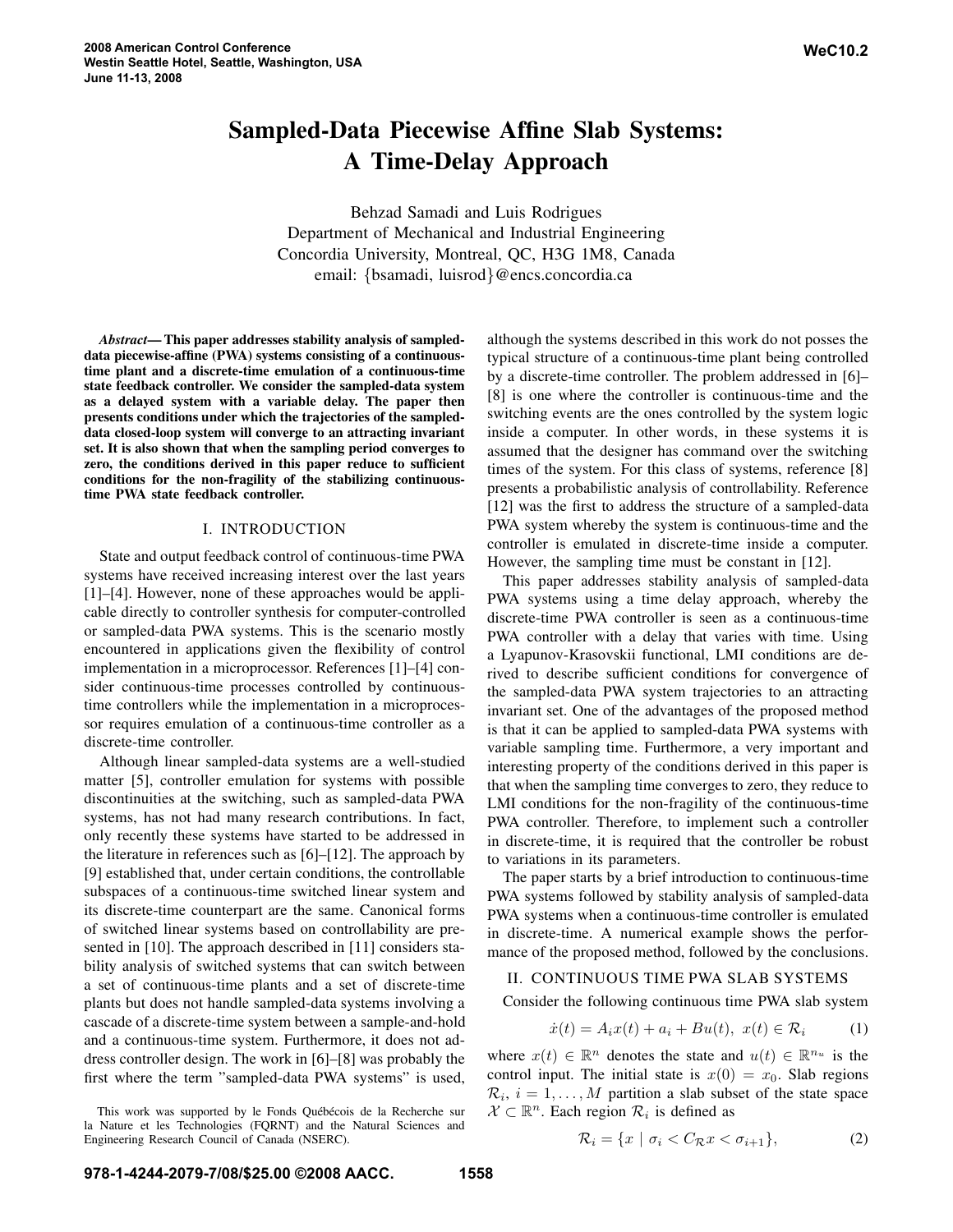

Fig. 1. Sampled-data PWA system

where  $C_{\mathcal{R}} \in \mathbb{R}^{1 \times n}$  and  $\sigma_i$  for  $i = 1, ..., M + 1$  are scalars such that

$$
\sigma_1 < \sigma_2 < \ldots < \sigma_{M+1} \tag{3}
$$

It is assumed that the vector field of the open loop PWA system (1) with  $u(t) = 0$  is continuous across the boundaries of two or more regions and  $a_i = 0$  for  $i \in \mathcal{I}(0)$  where

$$
\mathcal{I}(x) = \{i | x \in \overline{\mathcal{R}}_i\}.
$$
 (4)

and  $\mathcal{R}_i$  denotes the closure of  $\mathcal{R}_i$ . Note that if  $x \in \mathcal{R}_i$ , then  $\mathcal{I}(x) = \{i\}$ . Each slab region can be described by the following degenerate ellipsoid

$$
\mathcal{R}_i = \{ x \mid ||L_i x + l_i|| < 1 \}
$$
 (5)

where  $L_i = 2C_{\mathcal{R}}/(\sigma_{i+1}-\sigma_i)$  and  $l_i = -(\sigma_{i+1}+\sigma_i)/(\sigma_{i+1}-\sigma_i)$  $\sigma_i$ ).

# III. STABILITY OF SAMPLED-DATA PWA SLAB SYSTEMS

Consider that a PWA controller of the form

$$
u(t) = K_i x(t) + k_i, \ x(t) \in \mathcal{R}_i
$$
 (6)

has been designed for the PWA system (1) so that the closedloop system is asymptotically stable. If the PWA controller (6) is implemented as a digital controller and is connected to the PWA system (1) through a sample-and-hold block (Figure. 1), the closed-loop system can be described by

$$
\dot{x}(t) = A_i x(t) + a_i + B(K_j x(t_k) + k_j),\tag{7}
$$

for  $x(t) \in \mathcal{R}_i$  and  $x(t_k) \in \mathcal{R}_j$  where  $t_k$  for  $k \in \mathbb{N}$  is the sampling time and  $t_k \leq t < t_{k+1}$ . The closed-loop system (7) can be rewritten as

$$
\dot{x}(t) = A_i x(t) + a_i + B(K_i x(t_k) + k_i) + Bw,\t(8)
$$

for  $x(t) \in \mathcal{R}_i$  and  $x(t_k) \in \mathcal{R}_j$  where

$$
w(t) = (K_j - K_i)x(t_k) + (k_j - k_i), \ x(t) \in \mathcal{R}_i, \ x(t_k) \in \mathcal{R}_j
$$
\n
$$
(9)
$$

The input  $w(t)$  is a result of the fact that  $x(t)$  and  $x(t_k)$  are not necessarily in the same region.

Following [13], the time elapsed since the last sampling time will be denoted by

$$
\rho := t - t_k, \ t_k \le t < t_{k+1} \tag{10}
$$

and  $\tau_M$  ( $\tau_D$ ) is defined as the maximum (minimum) interval between sampling times.

$$
\tau_D \le t_{k+1} - t_k \le \tau_M, \forall k \in \mathbb{N} \tag{11}
$$

We now consider a Lyapunov-Krasovskii functional of the form

$$
V(x_s, \rho) := V_1(x) + V_2(x_s) + V_3(x_s, \rho) \tag{12}
$$

where

$$
x_s(t) := \begin{bmatrix} x(t) \\ x(t_k) \end{bmatrix}, \ t_k \le t < t_{k+1}
$$

$$
V_1(x) := x^{\mathrm{T}} P x
$$
  
\n
$$
V_2(x_s) := \int_{-\tau_M}^0 \int_{t+r}^t x^{\mathrm{T}}(s) R \dot{x}(s) ds dr
$$
  
\n
$$
V_3(x_s, \rho) := (\tau_M - \rho) (x(t) - x(t_k))^{\mathrm{T}} X(x(t) - x(t_k))
$$

and  $P$ ,  $R$  and  $X$  are positive definite matrices. The Lyapunov-Krasovskii functional  $V(x_s, \rho)$  is by its definition positive definite. At the sampling times,  $V(x_s, \rho)$  does not increase because  $V_3(x_s, \rho)$  is non-negative right before each sampling time and it becomes zero right after the sampling time [13]. It can be shown that  $V(x_s, \rho)$  satisfies the following inequality [14]

$$
\lambda_{\min}(P) \|x\|^2 \le V(x_s, \rho) \le \sigma_a \|x_s\|^2 + \sigma_b \qquad (13)
$$

where

$$
\sigma_a = \lambda_{\max}(P) + 2(\tau_M - \rho)\lambda_{\max}(X) + \frac{\tau_M^2}{2}\lambda_{\max}(\bar{R})
$$
  

$$
\sigma_b = \frac{\tau_M^2}{2}\lambda_{\max}(\bar{R})
$$

 $\lambda_{\min}$ .) and  $\lambda_{\max}$ .) are the minimum and maximum eigenvalues of a matrix, respectively, and

$$
\bar{R} = \arg\max_{i,j} \lambda_{\max}(\bar{R}_{ij})
$$
\n(14)

$$
\bar{R}_{ij} = \begin{bmatrix} A_i^{\mathrm{T}} \\ K_j^{\mathrm{T}} B^{\mathrm{T}} \\ a_i^{\mathrm{T}} + k_j^{\mathrm{T}} B^{\mathrm{T}} \end{bmatrix} R \begin{bmatrix} A_i & B K_j & a_i + B k_j \end{bmatrix} \tag{15}
$$

*Theorem 1:* For the sampled-data PWA system (8), assume there exist symmetric positive matrices  $P, R, X$  and matrices  $N_i$  for  $i = 1, ..., M$  such that

• for all  $i \in \mathcal{I}(0)$ ,

$$
\Omega_i + \tau_M M_{1i} + \tau_M M_{2i} < 0 \tag{16}
$$

$$
\begin{bmatrix}\n\Omega_i + \tau_M M_{1i} & \tau_M \begin{bmatrix} N_i \\ 0 \end{bmatrix} \\
\tau_M \begin{bmatrix} N_i^T & 0 \end{bmatrix} & -\tau_M R\n\end{bmatrix} < 0\n\tag{17}
$$

• for all  $i \notin \mathcal{I}(0), \bar{\Lambda}_i \succ 0$ ,

$$
\overline{\Omega}_i + \tau_M \overline{M}_{1i} + \tau_M \overline{M}_{2i} < 0 \tag{18}
$$

$$
\begin{bmatrix}\n\overline{\Omega}_i + \tau_M \overline{M}_{1i} & \tau_M \begin{bmatrix} N_i \\ 0 \\ 0 \end{bmatrix} \\
\tau_M \begin{bmatrix} N_i^{\mathrm{T}} & 0 & 0 \end{bmatrix} & -\tau_M R\n\end{bmatrix} < 0 \quad (19)
$$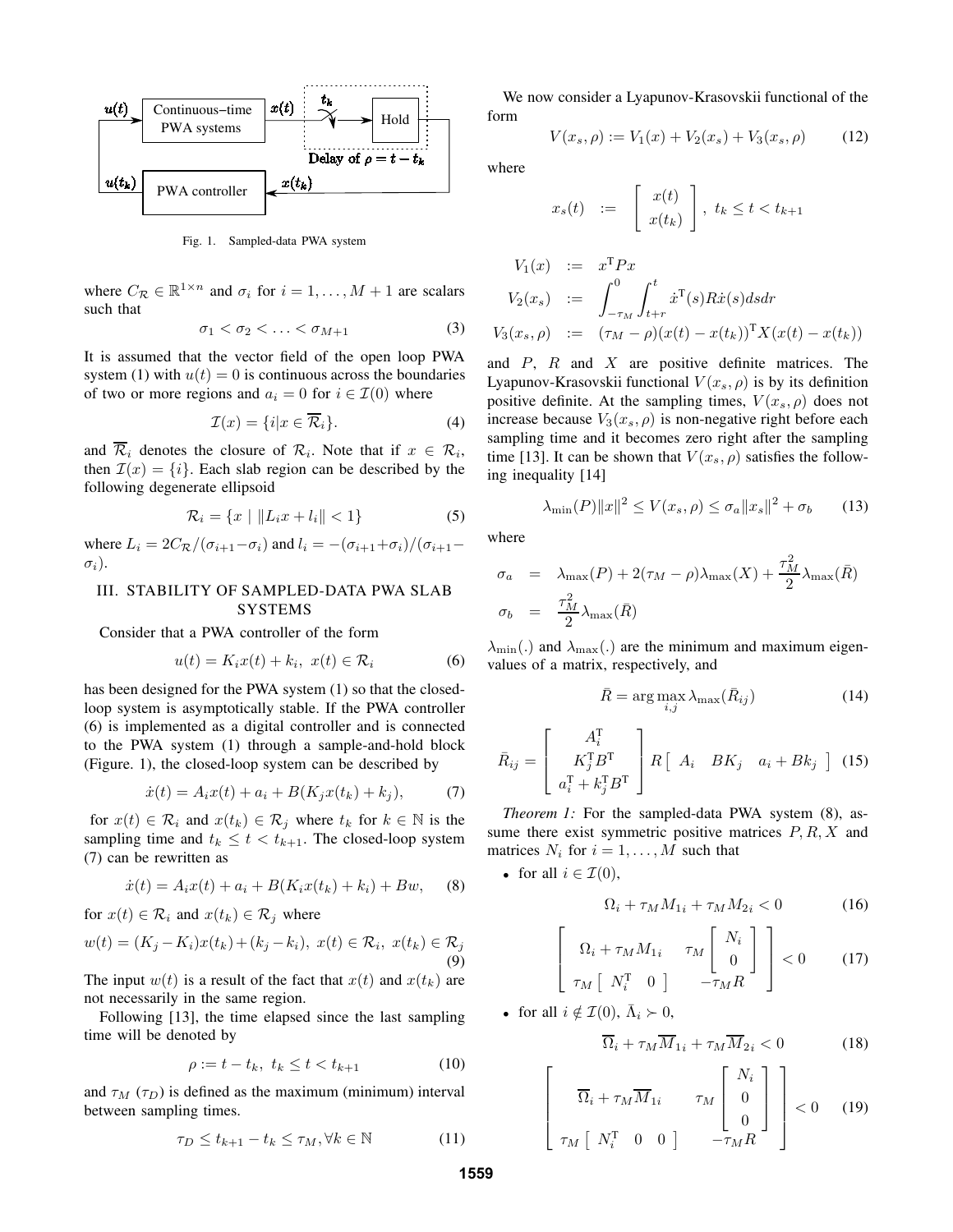where

$$
\Omega_{i} = \begin{bmatrix} \Psi_{i} & \begin{bmatrix} P \\ 0 \end{bmatrix} B \\ B^{T} \begin{bmatrix} P & 0 \end{bmatrix} & -\gamma I \end{bmatrix},
$$
  
\n
$$
\Psi_{i} = \begin{bmatrix} P \\ 0 \end{bmatrix} \begin{bmatrix} A_{i} & BK_{i} \end{bmatrix} + \begin{bmatrix} A_{i}^{T} \\ K_{i}^{T}B^{T} \end{bmatrix} \begin{bmatrix} P & 0 \end{bmatrix} - \begin{bmatrix} I \\ -I \end{bmatrix} X \begin{bmatrix} I & -I \end{bmatrix} - N_{i} \begin{bmatrix} I & -I \end{bmatrix} - N_{i} \begin{bmatrix} I & -I \end{bmatrix} N_{i}^{T} + \eta I_{2n \times 2n},
$$
  
\n
$$
M_{1i} = \begin{bmatrix} A_{i}^{T} \\ K_{i}^{T}B^{T} \\ B^{T} \end{bmatrix} R \begin{bmatrix} A_{i} & BK_{i} & B \end{bmatrix},
$$
  
\n
$$
M_{2i} = \begin{bmatrix} I \\ -I \\ 0 \end{bmatrix} X \begin{bmatrix} A_{i} & BK_{i} & B \end{bmatrix} + \begin{bmatrix} A_{i}^{T} \\ K_{i}^{T}B^{T} \\ B^{T} \end{bmatrix} X \begin{bmatrix} I & -I & 0 \end{bmatrix},
$$
  
\n
$$
\overline{\Omega}_{i} = \begin{bmatrix} \overline{\Psi}_{i} & \begin{bmatrix} P \\ 0 \\ B^{T} \end{bmatrix} B \\ B^{T} \begin{bmatrix} P & 0 & 0 \end{bmatrix} - \gamma I \end{bmatrix},
$$
  
\n(20)

$$
\overline{\Psi}_{i} = \begin{bmatrix} P \\ 0 \\ 0 \end{bmatrix} \begin{bmatrix} A_{i} & BK_{i} & Bk_{i} + a_{i} \end{bmatrix} + \begin{bmatrix} A_{i}^{T} \\ K_{i}^{T}B^{T} \\ k_{i}^{T}B^{T} + a_{i}^{T} \end{bmatrix} \begin{bmatrix} P & 0 & 0 \end{bmatrix} - \begin{bmatrix} I \\ -I \\ 0 \end{bmatrix} X \begin{bmatrix} I & -I & 0 \end{bmatrix} - \begin{bmatrix} I \\ 0 \end{bmatrix} \begin{bmatrix} I - I & 0 \end{bmatrix} - \begin{bmatrix} I \\ -I \\ 0 \end{bmatrix} \begin{bmatrix} N_{i}^{T} & 0 \end{bmatrix} + \begin{bmatrix} \eta I_{2n \times 2n} & 0 \\ 0 & -\lambda_{i} \end{bmatrix} + \lambda_{i} \begin{bmatrix} L_{i}^{T} \\ 0 \\ l_{i}^{T} \end{bmatrix} \begin{bmatrix} L_{i} & 0 & l_{i} \end{bmatrix} \qquad (21)
$$

Let there be constants  $\Delta_K$  and  $\Delta_k$  such that

$$
||w|| \leq \Delta_K ||x(t_k)|| + \Delta_k \tag{22}
$$

Define

$$
\mu_{\theta} = \frac{\sqrt{\gamma} \Delta_k}{\sqrt{\theta \eta} - \sqrt{\gamma} \Delta_K} \tag{23}
$$

and the region

$$
\Phi_{\theta} = \{x_s | \|x_s\| \le \mu_{\theta}\}\tag{24}
$$

for any positive  $\theta$  < 1 that verifies

$$
\Delta_K < \sqrt{\frac{\theta \eta}{\gamma}} \tag{25}
$$

Then, all the trajectories of the system  $(8)$  in  $\mathcal X$  converge to the following invariant set

$$
\Omega = \{x_s | V(x_s, \rho) \le \sigma_a \mu_\theta^2 + \sigma_b\}
$$
 (26)

 $\Box$ 

*Proof:* The proof is divided in two parts.

1) At first, we will show that the inequalities (16), (17), (18) and (19) are sufficient conditions for the following inequality

$$
\dot{V}(x_s, \rho) \le -\eta x_s^{\mathrm{T}} x_s + \gamma w^{\mathrm{T}} w \tag{27}
$$

for  $t_k < t < t_{k+1}$ . Along the trajectories of the system (8), one has

$$
\dot{V}_1(x) = \dot{x}^{\mathrm{T}} P x + x^{\mathrm{T}} P \dot{x} \tag{28}
$$

The term  $V_2(x_s)$  can be written in the following form

$$
V_2(x_s) = \int_{-\tau_M}^{0} g(t, r) dr
$$
 (29)

where

$$
g(t,r) = \int_{t+r}^{t} \dot{x}^{\mathrm{T}}(s) R \dot{x}(s) ds \tag{30}
$$

Thus, since  $\dot{\rho} = 1$  for  $t_k < t < t_{k+1}$ ,

$$
\dot{V}_2(x_s) = \int_{-\tau_M}^0 \frac{d}{dt} g(t, r) dr \tag{31}
$$

The expression

$$
\frac{d}{dt}g(t,r) = \dot{x}^{\mathrm{T}}(t)R\dot{x}(t) - \dot{x}^{\mathrm{T}}(t+r)R\dot{x}(t+r) \quad (32)
$$

then yields

$$
\dot{V}_2(x_s) = \tau_M \dot{x}^{\mathrm{T}}(t) R \dot{x}(t) - \int_{t-\tau_M}^t \dot{x}^{\mathrm{T}}(s) R \dot{x}(s) ds
$$
\n(33)

From (11) one has  $\rho \leq \tau_M$  and considering the fact that  $R$  is positive definite, this leads to

$$
\dot{V}_2(x_s) \le \tau_M \dot{x}^{\mathrm{T}}(t) R \dot{x}(t) - \int_{t-\rho}^t \dot{x}^{\mathrm{T}}(s) R \dot{x}(s) ds
$$
 (34)

Since R is positive definite, for any matrix  $N_i \in$  $\mathbb{R}^{n \times 2n}$ 

$$
\begin{bmatrix} \dot{x}^{\mathrm{T}}(s) & x_s^{\mathrm{T}}(t)N_i \end{bmatrix} \begin{bmatrix} R & -I \\ -I & R^{-1} \end{bmatrix} \begin{bmatrix} \dot{x}(s) \\ N_i^{\mathrm{T}}x_s(t) \end{bmatrix} \geq 0
$$
\n(35)

**1560**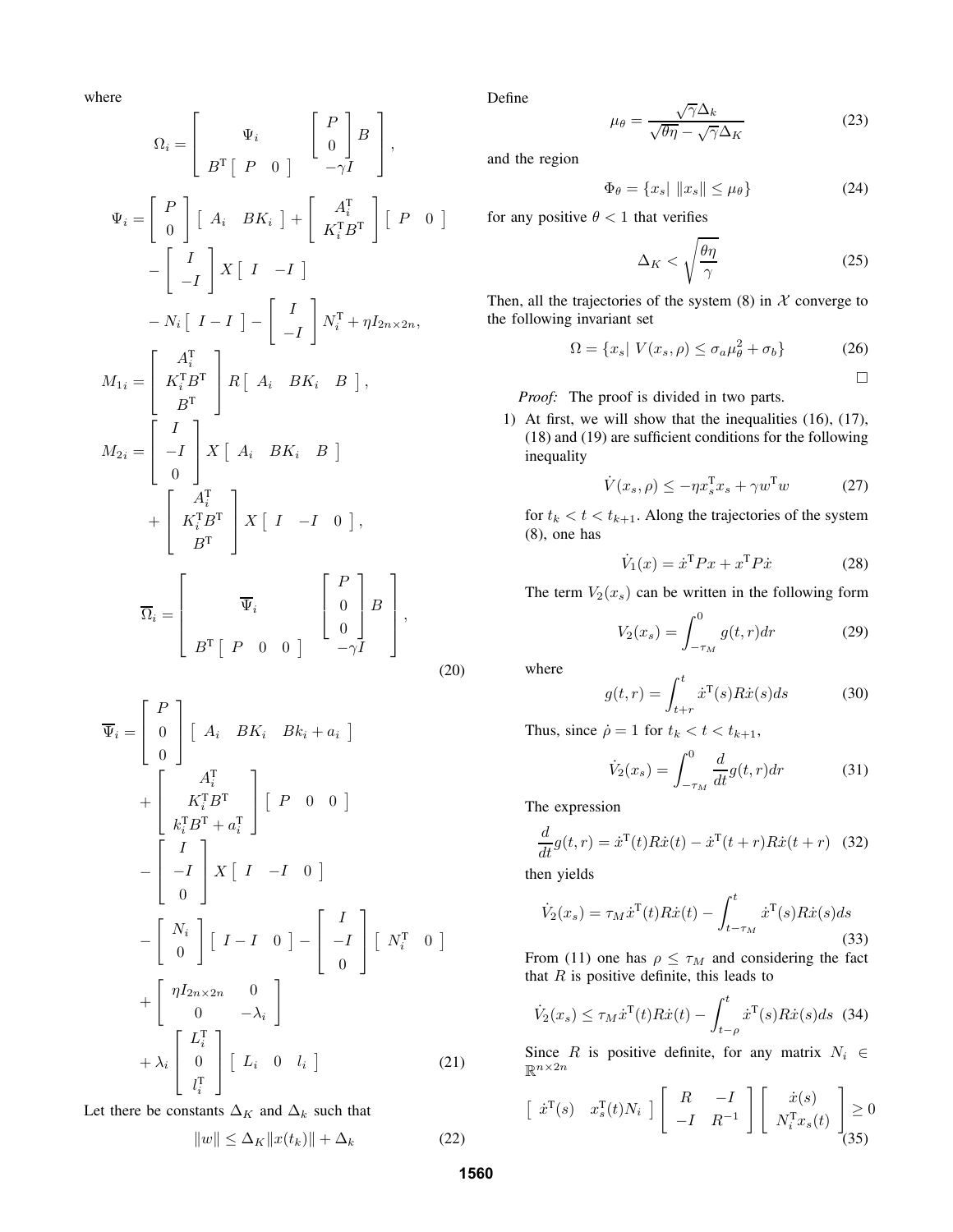and therefore

$$
-\dot{x}(s)R\dot{x}(s) \le x_s^{\mathrm{T}}(t)N_i R^{-1} N_i^{\mathrm{T}} x_s(t) - 2x_s^{\mathrm{T}}(t)N_i\dot{x}(s)
$$
\n(36)

Integrating both sides from  $t - \rho$  to t,

$$
-\int_{t-\rho}^{t} \dot{x}(s)R\dot{x}(s)ds \leq \rho x_{s}^{\text{T}}(t)N_{i}R^{-1}N_{i}^{\text{T}}x_{s}(t) -2x_{s}^{\text{T}}(t)N_{i}\begin{bmatrix} I & -I \end{bmatrix}x_{s}(t)
$$
\n(37)

It follows from (34) and (37) that

$$
\dot{V}_2(x_s) \leq \tau_M \dot{x}^\text{T} R \dot{x} + \rho x_s^\text{T} N_i R^{-1} N_i^\text{T} x_s
$$
  
-2x\_s^\text{T} N\_i [ I -I ] x\_s (38)

For  $V_3(x_s, \rho)$ , one can write

$$
\dot{V}_3(x_s, \rho) = -(x(t) - x(t_k))^{\mathrm{T}} X(x(t) - x(t_k)) \n+2(\tau_M - \rho)(x(t) - x(t_k))^{\mathrm{T}} X \dot{x}(t) \n(39)
$$

From  $(28)$ ,  $(38)$  and  $(39)$ , it follows that a sufficient condition for (27) is the following inequality

$$
\dot{x}^{\mathrm{T}} P x + x^{\mathrm{T}} P \dot{x} + \tau_M \dot{x}^{\mathrm{T}} R \dot{x} + \rho x_s^{\mathrm{T}} N_i R^{-1} N_i^{\mathrm{T}} x_s \n-2 x_s^{\mathrm{T}} N_i \left[ I - I \right] x_s - x_s^{\mathrm{T}} \left[ \begin{array}{c} I \\ -I \end{array} \right] X \left[ I - I \right] x_s \n+2 (\tau_M - \rho) x_s^{\mathrm{T}} \left[ \begin{array}{c} I \\ -I \end{array} \right] X \dot{x} - \eta x_s^{\mathrm{T}} x_s + \gamma w^{\mathrm{T}} w < 0
$$
\n(40)

For  $i \in \mathcal{I}(0)$ ,  $\dot{x} = \begin{bmatrix} A_i & BK_i \end{bmatrix} x_s + Bw,$  (41)

for  $x(t) \in \mathcal{R}_i$  and  $x(t_k) \in \mathcal{R}_j$ . Replacing  $\dot{x}$  from (41) into (40) and considering  $N_i$  instead of N for region  $\mathcal{R}_i$ , yields

$$
x_{s}^{\mathrm{T}} \left( \begin{bmatrix} P \\ 0 \end{bmatrix} \begin{bmatrix} A_{i} & BK_{i} \end{bmatrix} + \begin{bmatrix} A_{i}^{\mathrm{T}} \\ K_{i}^{\mathrm{T}}B^{\mathrm{T}} \end{bmatrix} \begin{bmatrix} P & 0 \end{bmatrix} \right)
$$
  
+
$$
\tau_{M} \begin{bmatrix} A_{i}^{\mathrm{T}} \\ K_{i}^{\mathrm{T}}B^{\mathrm{T}} \end{bmatrix} R \begin{bmatrix} A_{i} & BK_{i} \end{bmatrix} + \rho N_{i}R^{-1}N_{i}^{\mathrm{T}}
$$
  
-
$$
N_{i} \begin{bmatrix} I & -I \end{bmatrix} - \begin{bmatrix} I \\ -I \end{bmatrix} N_{i}^{\mathrm{T}}
$$
  
+
$$
(\tau_{M} - \rho) \begin{bmatrix} I \\ I \end{bmatrix} X \begin{bmatrix} A_{i} & BK_{i} \end{bmatrix}
$$
  
+
$$
(\tau_{M} - \rho) \begin{bmatrix} A_{i}^{\mathrm{T}} \\ K_{i}^{\mathrm{T}}B^{\mathrm{T}} \end{bmatrix} X \begin{bmatrix} I & -I \end{bmatrix} + \eta I \end{bmatrix} x_{s}
$$
  
+
$$
x_{s}^{\mathrm{T}} \begin{bmatrix} P \\ 0 \end{bmatrix} B w + w^{\mathrm{T}} B^{\mathrm{T}} \begin{bmatrix} P & 0 \end{bmatrix} x_{s}
$$
  
+
$$
\tau_{M} x_{s}^{\mathrm{T}} \begin{bmatrix} A_{i}^{\mathrm{T}} \\ K_{i}^{\mathrm{T}}B^{\mathrm{T}} \end{bmatrix} R B w + \tau_{M} w^{\mathrm{T}} B^{\mathrm{T}} R \begin{bmatrix} A_{i} & BK_{i} \end{bmatrix} x_{s}
$$
  
+
$$
\tau_{M} w^{\mathrm{T}} B^{\mathrm{T}} R B w + \gamma w^{\mathrm{T}} w < 0
$$
 (42)

Since (42) is affine in  $\rho$ , if it holds for  $\rho = 0$  and  $\rho = \tau_M$  then it is satisfied for any  $\rho \in [0, \tau_M]$ . For  $\rho = 0$ , the inequality (42) can be written as (16). Using Schur complement for  $\rho = \tau_M$ , the inequality (42) can be converted to (17). For  $i \notin \mathcal{I}(0)$ ,

$$
\dot{x} = \left[ A_i \quad BK_i \quad a_i + Bk_i \right] \bar{x}_s + Bw, \ x \in \mathcal{R}_i
$$
\n(43)

where

$$
\bar{x}_s = \left[ \begin{array}{c} x_s \\ 1 \end{array} \right] \tag{44}
$$

It follows from (5) that

$$
1 - (L_i x + l_i)^{\mathrm{T}} (L_i x + l_i) > 0, \ x \in \mathcal{R}_i \tag{45}
$$

Using (43) and (45), a sufficient condition for (42) when  $x \in \mathcal{R}_i$  with  $i \notin \mathcal{I}(0)$  can be written as

$$
\bar{x}_{s}^{\mathrm{T}}\left(\begin{bmatrix}P\\0\\0\end{bmatrix}\begin{bmatrix}A_{i} & BA_{i} & a_{i}+B_{i}\end{bmatrix}\right) + \begin{bmatrix}A_{i}^{\mathrm{T}}\\K_{i}^{\mathrm{T}}B^{\mathrm{T}}\\a_{i}^{\mathrm{T}}+k_{i}^{\mathrm{T}}B^{\mathrm{T}}\end{bmatrix}\begin{bmatrix}P&0&0\end{bmatrix} + \tau_{M}\begin{bmatrix}A_{i}^{\mathrm{T}}\\K_{i}^{\mathrm{T}}B^{\mathrm{T}}\\a_{i}^{\mathrm{T}}+k_{i}^{\mathrm{T}}B^{\mathrm{T}}\end{bmatrix}R\begin{bmatrix}A_{i} & BA_{i} & a_{i}+B_{i}\end{bmatrix} + \rho\begin{bmatrix}N_{i}^{\mathrm{T}}\\0\end{bmatrix}\begin{bmatrix}R^{-1}\begin{bmatrix}N_{i}^{\mathrm{T}}\\0\end{bmatrix}\begin{bmatrix}I\end{bmatrix}R^{-1}\begin{bmatrix}N_{i}^{\mathrm{T}}\\0\end{bmatrix}\end{bmatrix} - \begin{bmatrix}N_{i}^{\mathrm{T}}\\0\end{bmatrix}\begin{bmatrix}I-I&0\end{bmatrix} - \begin{bmatrix}I\\0\end{bmatrix}\begin{bmatrix}N_{i}^{\mathrm{T}}\\N\end{bmatrix}X\begin{bmatrix}I-I&0\end{bmatrix} + (\tau_{M}-\rho)\begin{bmatrix}I\\A_{i}^{\mathrm{T}}B^{\mathrm{T}}\\a_{i}^{\mathrm{T}}+k_{i}^{\mathrm{T}}B^{\mathrm{T}}\\A_{i}^{\mathrm{T}}B^{\mathrm{T}}\end{bmatrix}X\begin{bmatrix}I-I&0\end{bmatrix} + \eta\begin{bmatrix}I\\0&0&0\end{bmatrix}\begin{bmatrix}A_{i}^{\mathrm{T}}\\B_{i}^{\mathrm{T}}B^{\mathrm{T}}\\A_{i}^{\mathrm{T}}+k_{i}^{\mathrm{T}}B^{\mathrm{T}}\end{bmatrix}Bw + \tau_{M}\bar{x}_{s}^{\mathrm{T}}\begin{bmatrix}R\\K_{i}^{\mathrm{T}}B^{\mathrm{T}}\\K_{i}^{\mathrm{T}}B^{\mathrm{T}}+a_{i}^{\mathrm{T}}\end{bmatrix}RBw + \tau_{M}w^{\mathrm{T}}B^{\mathrm{T}}R\begin{bmatrix}A_{i}^{\mathrm{T}}\\B_{i}^{\mathrm{T}}+a_{i}^{\mathrm{T}}\end{bmatrix}\bar{x}_{s} + \tau_{M
$$

where  $\lambda_i$  < 0. Inequality (18) is equivalent to (46) for  $\rho = 0$  and inequality (19) is equivalent to (46) for  $\rho = \tau_M$ . Since (46) is affine in  $\rho$ , inequalities (18) and (19) imply that (46) is satisfied for any  $\rho \in [0, \tau_M]$ . In conclusion, (27) is satisfied for  $t_k < t < t_{k+1}$ ,  $k = 0, 1, 2, \ldots$ , any  $x(t) \in \mathcal{R}_i$ ,  $i = 1, 2, \ldots, M$  and any  $x(t_k) \in \mathcal{R}_j$ .

2) In the second part of the proof, we show that  $\Omega$  is an attracting invariant set. The inequality (27) can be written as

$$
\dot{V}(x_s, \rho) \le -(1 - \theta)\eta x_s^{\mathrm{T}} x_s - \theta \eta x_s^{\mathrm{T}} x_s + \gamma w^{\mathrm{T}} w \tag{47}
$$

for  $0 < \theta < 1$ . Therefore if

$$
\theta \eta x_s^{\mathrm{T}} x_s > \gamma w^{\mathrm{T}} w \tag{48}
$$

then

$$
\dot{V}(x_s, \rho) \le -(1 - \theta)\eta x_s^{\mathrm{T}} x_s \tag{49}
$$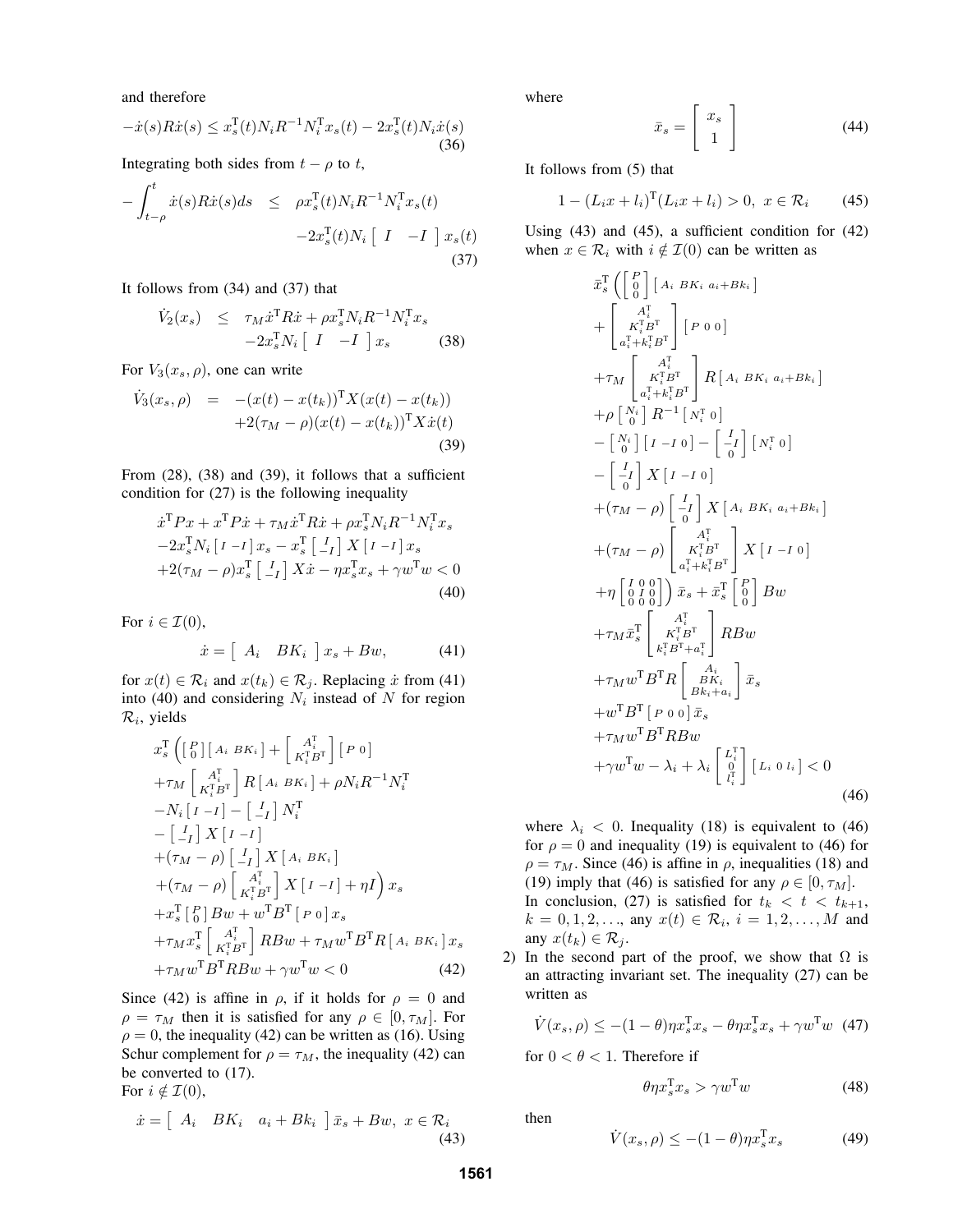It follows from (22) that the following inequality is a sufficient condition for (48)

$$
\sqrt{\theta \eta} \|x_s\| > \sqrt{\gamma} (\Delta_K \|x_s\| + \Delta_k)
$$
 (50)

Therefore if (25) holds and  $||x_s|| > \mu_\theta$ , then

$$
\dot{V}(x_s, \rho) \le -(1 - \theta)\eta \mu_{\theta}^2
$$
, for  $t_k < t < t_{k+1}$  (51)

For any  $x_s \notin \Omega$ ,

$$
V(x_s, \rho) > \sigma_a \mu_\theta^2 + \sigma_b \tag{52}
$$

It follows from (13) that  $||x_s|| > \mu_{\theta}$ . Therefore, using (51),  $V(x_s, \rho) \leq -(1 - \theta)\eta \mu_{\theta}^2$  between the sampling times. As it was mentioned earlier,  $V(x_s, \rho)$  decreases at each sampling time. Therefore there is a finite time  $t^{\theta}$  such that  $x_s(t^{\theta}) \in \Phi_{\theta}$  and therefore  $V(x_s(t^{\theta}), \rho) \leq$  $\sigma_a \mu_\theta^2 + \sigma_b$ , which means that  $x_s(t^\theta) \in \Omega$ . Therefore,  $\Omega$  is an attracting invariant set.

*Remark 1:* The upper bound for  $||w||$  defined in (22) can be obtained as

$$
\Delta_K = \max_{i,j=1,\dots,M} \|K_i - K_j\|
$$
  
\n
$$
\Delta_k = \max_{i,j=1,\dots,M} \|k_i - k_j\|
$$
\n(53)

Note that for the case where  $K_i = K_j$  and  $k_i = k_j$ ,  $\Delta_K =$  $\Delta_k = 0$  and (25) is automatically satisfied. In this case  $w = 0$ and  $\mu_{\theta} = 0$ .

*Remark* 2: For  $\tau_M \rightarrow 0$  and

$$
N_i = \begin{bmatrix} -PBK_i + I \\ -I \end{bmatrix}, \ X = (\beta - 2)I \tag{54}
$$

where  $\beta > \max(\eta, 2)$  and

$$
\eta_c = \eta + \frac{\eta \beta}{\beta - \eta} \tag{55}
$$

the inequalities  $(16)$ ,  $(17)$ ,  $(18)$  and  $(19)$  are reduced to the following inequalities for all  $i \in \mathcal{I}(0)$ 

$$
\begin{bmatrix} (A_i + BK_i)^{\mathrm{T}} P + P(A_i + BK_i) + \eta_c I & PB \\ B^{\mathrm{T}} P & -\gamma I \end{bmatrix} < 0
$$
\n(56)

and for  $i \notin \mathcal{I}(0)$ 

$$
\begin{bmatrix}\n\begin{pmatrix}\n(A_i + BK_i)^T P \\
+P(A_i + BK_i) \\
+A_i L_i^T L_i + \eta_c I\n\end{pmatrix} & \begin{pmatrix}\nPBk_i + Pa_i \\
+A_i L_i^T l_i\n\end{pmatrix} & PB \\
\begin{pmatrix}\na_i^T P + k_i^T B^T P \\
+A_i l_i^T L_i \\
B^T P\n\end{pmatrix} & \lambda_i (-1 + l_i^T l_i) & 0 \\
0 & -\gamma I\n\end{bmatrix} < 0
$$

Conditions (56) and (57) are sufficient conditions for input to state stability of the continuous-time PWA system (1) with the following condition satisfied for  $V(x) = x^{\mathrm{T}} P x$ 

$$
\dot{V}(x) < -\eta_c x^\mathrm{T} x + \gamma w^\mathrm{T} w \tag{58}
$$

TABLE I PARAMETERS OF THE HELICOPTER MODEL

| Parameter       | Value  | Unit             |
|-----------------|--------|------------------|
| $I_{yy}$        | 0.0283 | $\mathrm{kgm}^2$ |
| $m_{heli}$      | 0.9941 | kg               |
| $l_{cgx}$       | 0.0134 | m                |
| $l_{c\bar{q}z}$ | 0.0289 | m                |
| $F_{kM}$        | 0.0003 | Nm               |
| $F_{vM}$        | 0.0041 | Nm/rad/s         |
|                 | 9.81   | $m/s^2$          |

This result establishes that the continuous-time PWA controller should satisfy a very important property: *non-fragility*. In other words, if there exists an error  $w$  in the implementation of the continuous-time PWA controller (6) as shown in the following

$$
u(t) = K_i x(t) + k_i + w(t) \tag{59}
$$

and the norm of  $w$  is bounded, the norm of the state vector  $x(t)$  remains bounded.

#### IV. NUMERICAL EXAMPLE

*Example 1:* A state space model was built for an experimental two degrees of freedom helicopter in [15]. In this example, a simplified version of the pitch model of the experimental helicopter is considered. This model is described by the following equations

$$
\dot{x}_1 = x_2
$$
  
\n
$$
\dot{x}_2 = \frac{1}{I_{yy}} (-m_{heli}l_{cgx}g\cos(x_1) - m_{heli}l_{cgz}g\sin(x_1) - F_{kM}\text{sgn}(x_2) - F_{vM}x_2 + u)
$$
 (60)

where the values of the parameters are shown in Table 1.

The PWA approximation of the following nonlinear function in (60)

$$
f(x_1) = -m_{heli}l_{cgx}g\cos(x_1) - m_{heli}l_{cgz}g\sin(x_1)
$$
 (61)

is then computed based on a uniform grid in  $x_1$ . The resulting approximation is shown in Figure 2. A PWA model is obtained by replacing  $f(x_1)$  by  $f(x_1)$  in (60). The following PWA controller is then designed to stabilize the PWA system at the origin  $(x_1 = x_2 = 0)$ .

$$
u = -0.2919x_1 - 0.1092x_2 - 0.6313,
$$
 for  $x \in \mathcal{R}_1$   
\n
$$
u = 0.1579x_1 - 0.1092x_2 + 0.0887,
$$
 for  $x \in \mathcal{R}_2$   
\n
$$
u = -0.1961x_1 - 0.1092x_2 + 0.3538,
$$
 for  $x \in \mathcal{R}_3$   
\n
$$
u = -0.4475x_1 - 0.1092x_2 + 0.8278,
$$
 for  $x \in \mathcal{R}_5$   
\n
$$
u = -0.2919x_1 - 0.1092x_2 - 0.6319,
$$
 for  $x \in \mathcal{R}_6$   
\n
$$
u = 0.0900x_1 - 0.1092x_2 + 0.0881,
$$
 for  $x \in \mathcal{R}_7$   
\n
$$
u = 0.1579x_1 - 0.1092x_2 + 0.1308,
$$
 for  $x \in \mathcal{R}_8$   
\n
$$
u = -0.1961x_1 - 0.1092x_2 + 0.3532,
$$
 for  $x \in \mathcal{R}_9$   
\n
$$
u = -0.4475x_1 - 0.1092x_2 + 0.8272,
$$
 for  $x \in \mathcal{R}_{10}$ 

Using Theorem 1, a sampling time for discrete time implementation of the proposed PWA controller can be computed